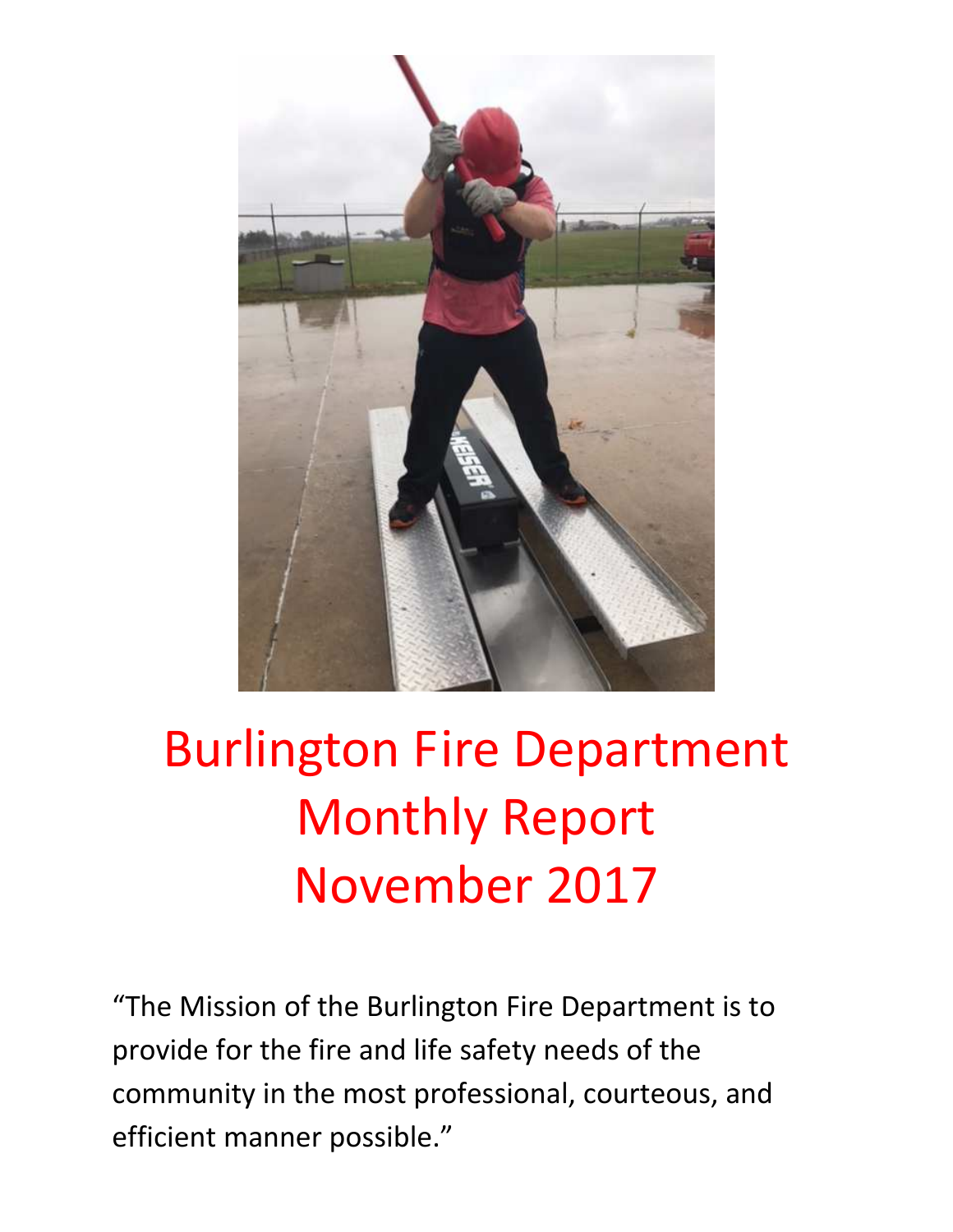#### **Operations**

We had 400 calls for service in November, including 292 calls in the City of Burlington. Calls were down slightly when compared to November 2016 when we had 409 calls. The average response time for all calls was 6 minutes and 43 seconds. 33% of our calls were overlapping.





Recruit testing was held on November  $18<sup>th</sup>$ . After the written exam and the physical agility the recruit list was narrowed down to 8 applicants. The Civil Service Commission will vote on certifying a recruit hiring list on December  $12<sup>th</sup>$ . There are currently two open firefighter positions on the Department.

On November 30<sup>th</sup>, Firefighter Nathan Toops was promoted to Lieutenant. Lieutenant Toops has been with the Burlington Fire Department for 9 years.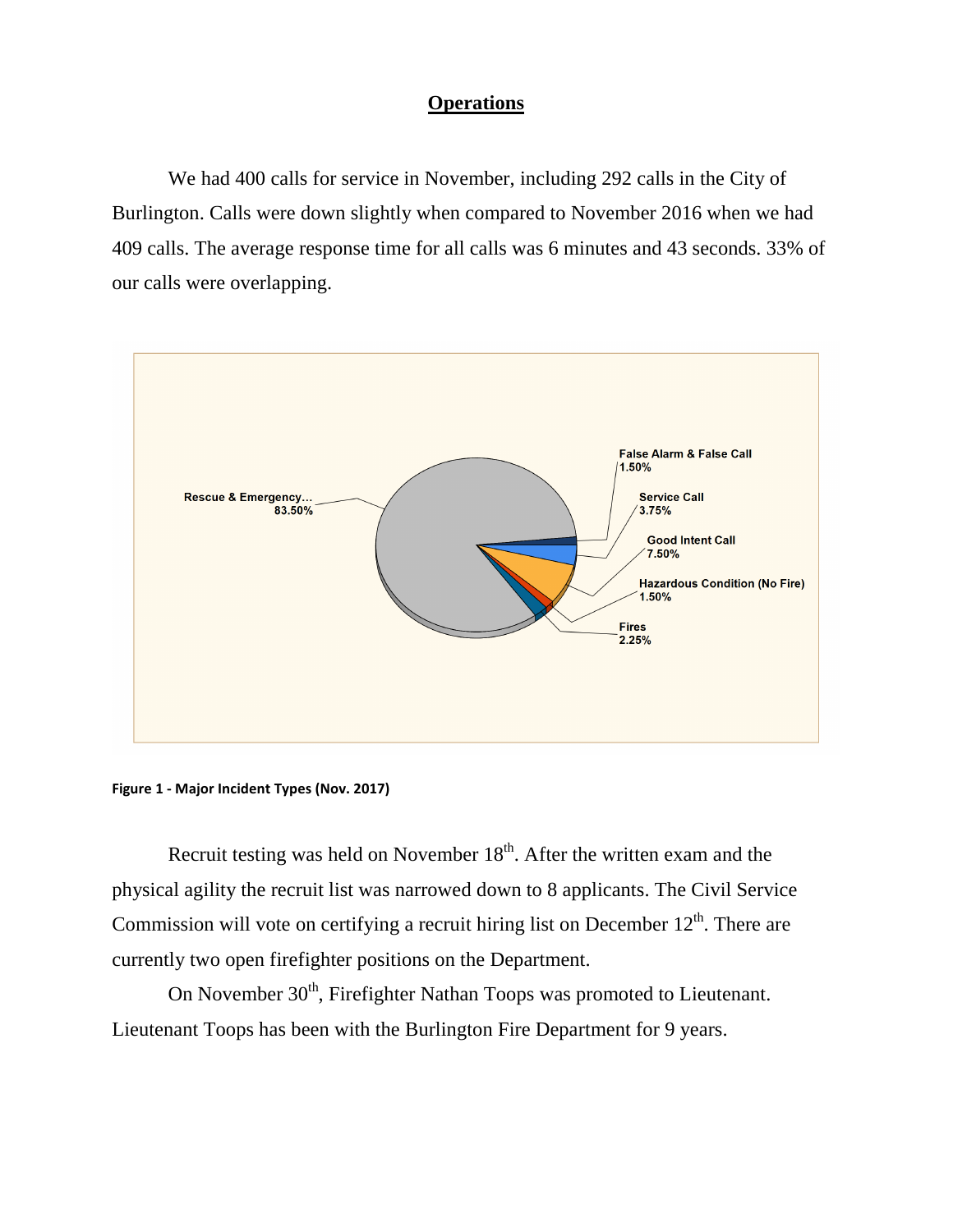### **Fire Prevention**

Fire Marshal Crooks completed 33 inspections in November. He inspected several schools, pre-schools, and establishments requiring liquor licenses. There were 78 violations noted including many for electrical issues and exiting issues. Below are two examples of the more common electrical issues that are noted- appliances plugged into power strips and blocked access to electrical panels.



### **Training**

There were 424 hours of training recorded in November. In addition to our regular EMS training, we trained on our new LUCAS devices. These are mechanical devices that provide chest compressions. The LUCAS devices were used on actual patients several times in November.

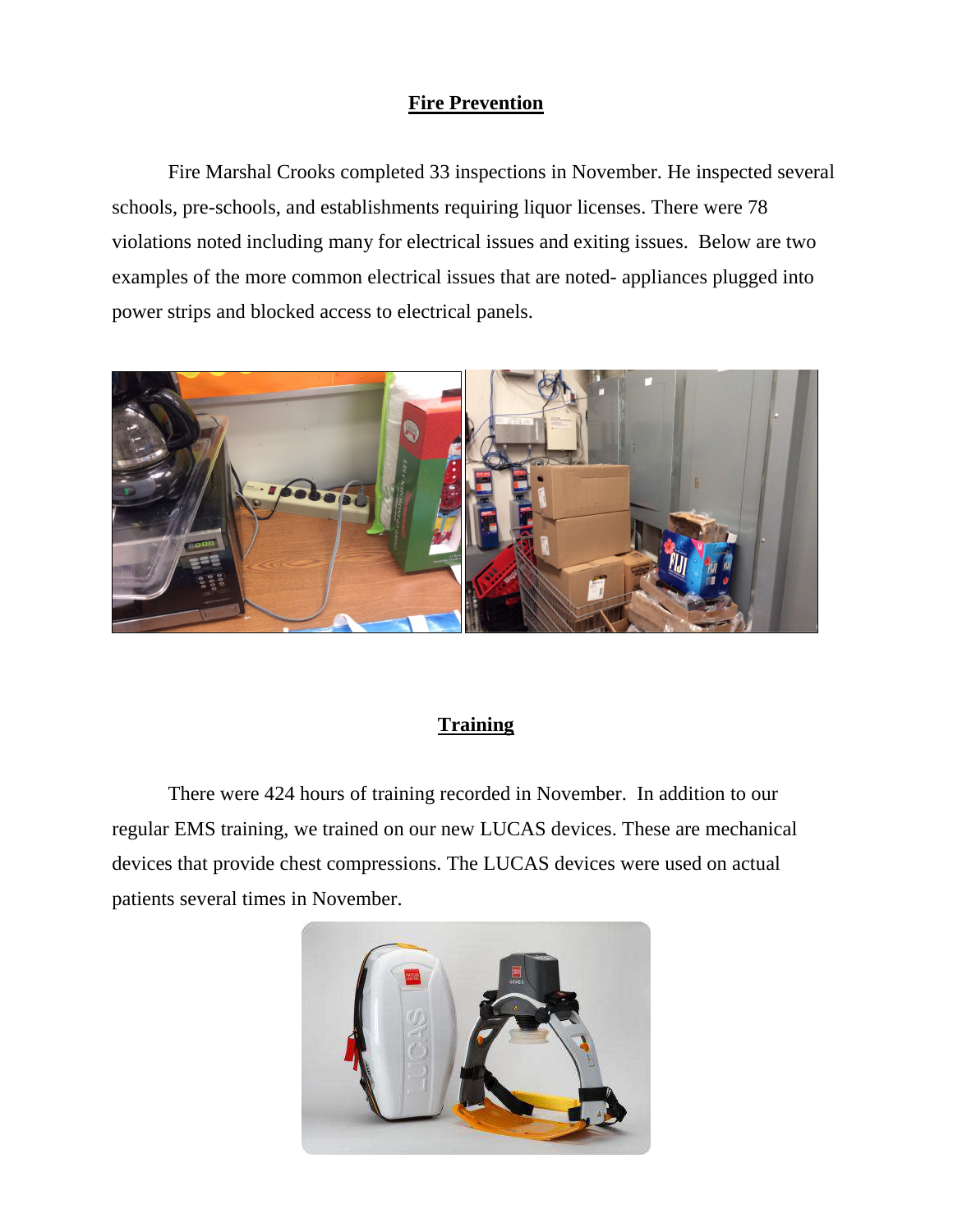### **Other Activities**

- Battalion Chief Workman attended the Iowa Hazmat Symposium and Iowa Hazmat Task Force meeting.
- Crews installed 19 smoke alarms.
- The Department's CPR instructors provided CPR training for the dispatchers from DESCOM.
- Battalion Chief Workman, Deputy Chief Ryan, and Chief Trexel attended the Des Moines County Firefighter's Association meeting in Yarmouth.
- Crews participated in a Boots (Fire) versus Badges (Police) blood drive.
- Chief Trexel attended the Des Moines County EMS Association meeting.
- Deputy Chief Ryan attended the Henderson County EMS Association meeting.
- Chief Trexel, Deputy Chief Ryan, Firefighter Sneller, Firefighter Crooks, and Firefighter Howard participated in a Labor/Management meeting.
- Billing Manager Hunter attended the city's Pride Committee meeting.
- Shift #1 hosted lunch for the new members of the city council and the city manager.

US fire statistics (January 1, 2017 - Dec. 7, 2017)

- 2022 civilians killed in residential structure fires
- 82 firefighters died in the line of duty

Respectfully Submitted,

Matt Trexel

Fire Chief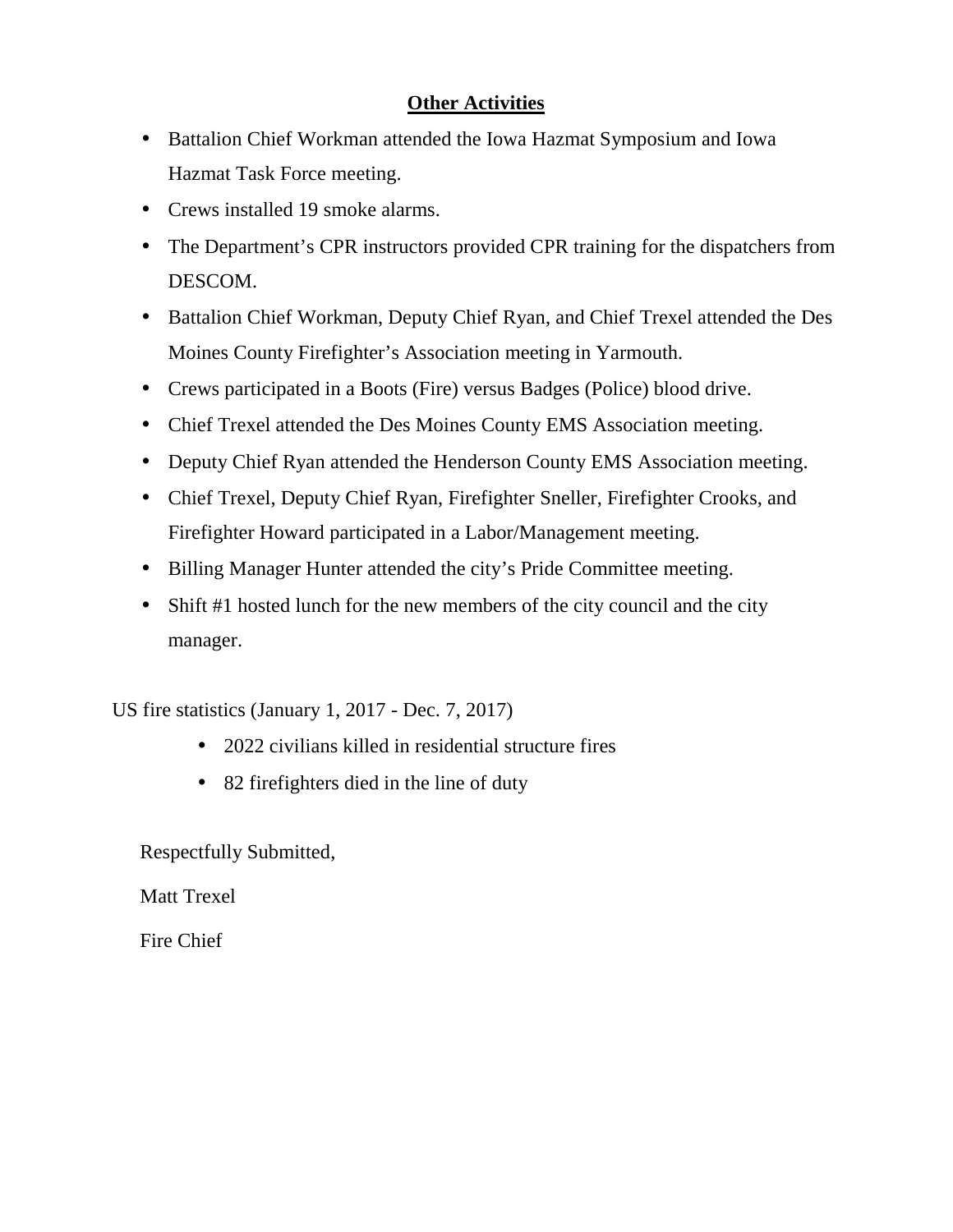Burlington, IA

This report was generated on 12/6/2017 4:22:57 PM

#### **Incident Statistics**

Start Date: 11/01/2017 | End Date: 11/30/2017

| <b>INCIDENT COUNT</b>                                            |                                     |                                     |                                              |  |
|------------------------------------------------------------------|-------------------------------------|-------------------------------------|----------------------------------------------|--|
| <b>INCIDENT TYPE</b>                                             |                                     | # INCIDENTS                         |                                              |  |
|                                                                  | <b>EMS</b>                          |                                     | 334                                          |  |
|                                                                  | <b>FIRE</b>                         | 66                                  |                                              |  |
|                                                                  | <b>TOTAL</b>                        |                                     | 400                                          |  |
|                                                                  |                                     | <b>TOTAL TRANSPORTS (N2 and N3)</b> |                                              |  |
| <b>APPARATUS</b>                                                 | # of APPARATUS<br><b>TRANSPORTS</b> | # of PATIENT TRANSPORTS             | <b>TOTAL # of PATIENT</b><br><b>CONTACTS</b> |  |
| $\pmb{0}$                                                        | $\mathbf 0$                         | $\mathbf 0$                         | $\mathbf{0}$                                 |  |
| 751                                                              | 117                                 | 154                                 | 154                                          |  |
| 752                                                              | 32                                  | 42                                  | 42                                           |  |
| 753                                                              | 49                                  | 59                                  | 59                                           |  |
| 754                                                              | 6                                   | 8                                   | 8                                            |  |
| 755                                                              | 55                                  | 74                                  | 74                                           |  |
| <b>TOTAL</b>                                                     | 259                                 | 337                                 | 337                                          |  |
| <b>PRE-INCIDENT VALUE</b><br><b>LOSSES</b>                       |                                     |                                     |                                              |  |
| \$2,696,200.00                                                   |                                     |                                     | \$5,000.00                                   |  |
|                                                                  |                                     | <b>CO CHECKS</b>                    |                                              |  |
|                                                                  | 424 - Carbon monoxide incident      |                                     | $\mathbf{1}$                                 |  |
| 736 - CO detector activation due to malfunction                  |                                     | $\mathbf{1}$<br>$\mathbf{1}$        |                                              |  |
| 746 - Carbon monoxide detector activation, no CO<br><b>TOTAL</b> |                                     | 3                                   |                                              |  |
|                                                                  | <b>MUTUAL AID</b>                   |                                     |                                              |  |
| <b>Total</b><br><b>Aid Type</b>                                  |                                     |                                     |                                              |  |
| Aid Given<br>$\mathbf{3}$                                        |                                     |                                     |                                              |  |
|                                                                  |                                     | <b>OVERLAPPING CALLS</b>            |                                              |  |
|                                                                  | # OVERLAPPING                       |                                     | % OVERLAPPING                                |  |
|                                                                  | 134<br>33.5                         |                                     |                                              |  |
| LIGHTS AND SIREN - AVERAGE RESPONSE TIME (Dispatch to Arrival)   |                                     |                                     |                                              |  |
| <b>Station</b>                                                   |                                     | <b>EMS</b>                          | <b>FIRE</b>                                  |  |
| Station 1                                                        |                                     | 0:06:36                             | 0:09:04                                      |  |
| Station 2                                                        |                                     | 0:05:13                             | 0:07:19                                      |  |
| <b>Station 3 (Public Works)</b>                                  |                                     | 0:09:50                             | 0:05:46                                      |  |
| Station 3 (WBFD)                                                 |                                     | 0:06:10<br>0:04:25                  |                                              |  |
| <b>AVERAGE FOR ALL CALLS</b><br>0:06:43                          |                                     |                                     |                                              |  |

Only Reviewed Incidents included. CO Checks only includes Incident Types: 424, 736 and 734. # Apparatus Transports = # of incidents where apparatus transported. # Patient Transports = # of PCR with disposition "Treated, Transported by EMS". # Patient Contacts = # of PCR contacted by apparatus. This report now returns both NEMSIS 2 & 3 data as appropriate. The set of 2 set of 2 set of 2 set of 2 set of 2 set of 2 set of 2 set of 2 set of 2



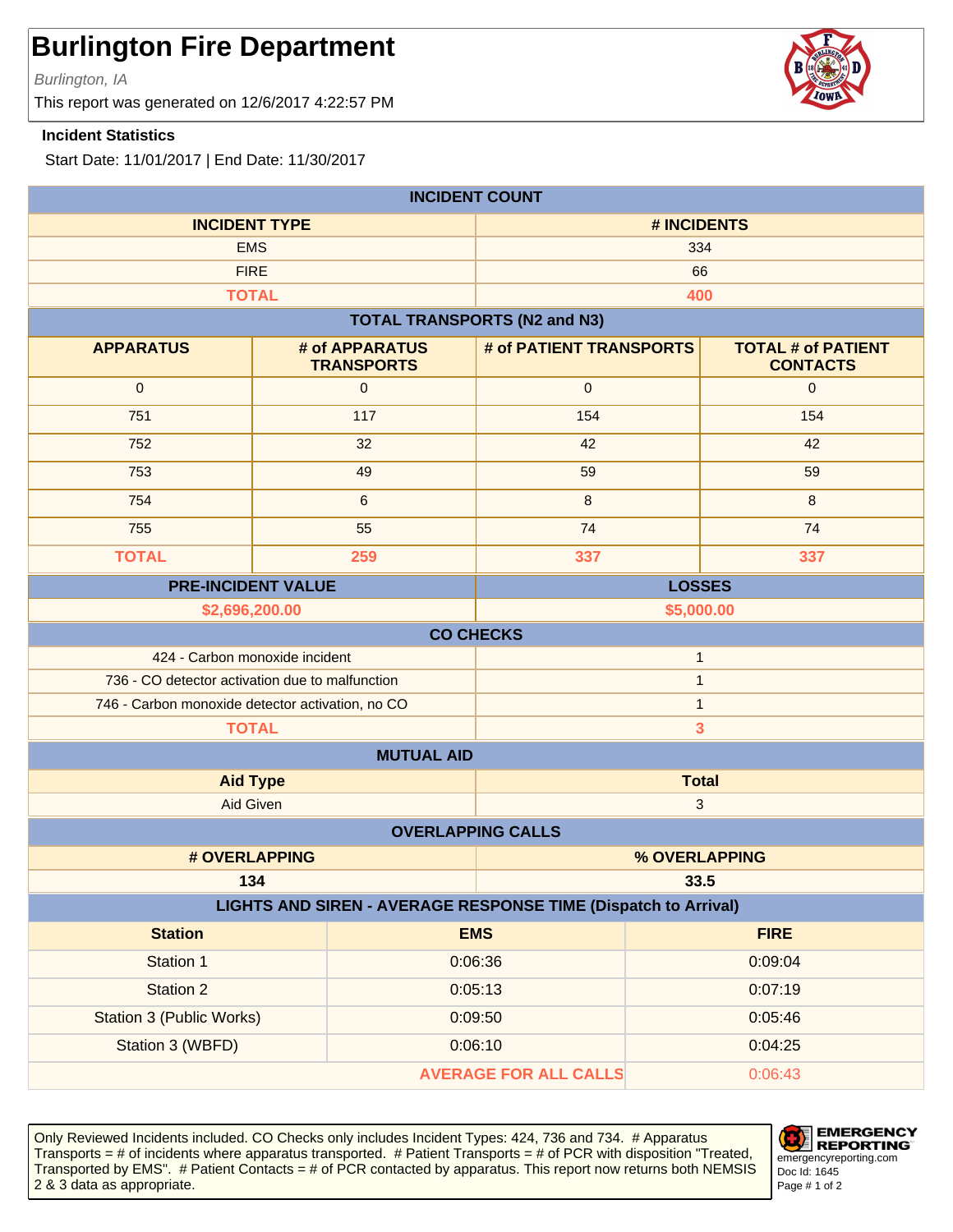| <b>LIGHTS AND SIREN - AVERAGE TURNOUT TIME (Dispatch to Enroute)</b> |  |            |                                      |
|----------------------------------------------------------------------|--|------------|--------------------------------------|
| <b>Station</b>                                                       |  | <b>EMS</b> | <b>FIRE</b>                          |
| Station 1                                                            |  | 0:01:42    | 0:02:48                              |
| Station 2                                                            |  | 0:01:31    | 0:02:31                              |
| <b>Station 3 (Public Works)</b>                                      |  | 0:03:19    | 0:02:25                              |
| Station 3 (WBFD)                                                     |  | 0:01:08    | 0:01:18                              |
| <b>AVERAGE FOR ALL CALLS</b><br>0:01:49                              |  |            |                                      |
| <b>AGENCY</b>                                                        |  |            | <b>AVERAGE TIME ON SCENE (MM:SS)</b> |
| <b>Burlington Fire Department</b>                                    |  | 18:02      |                                      |

Only Reviewed Incidents included. CO Checks only includes Incident Types: 424, 736 and 734. # Apparatus Transports = # of incidents where apparatus transported. # Patient Transports = # of PCR with disposition "Treated, Transported by EMS". # Patient Contacts = # of PCR contacted by apparatus. This report now returns both NEMSIS 2 & 3 data as appropriate.

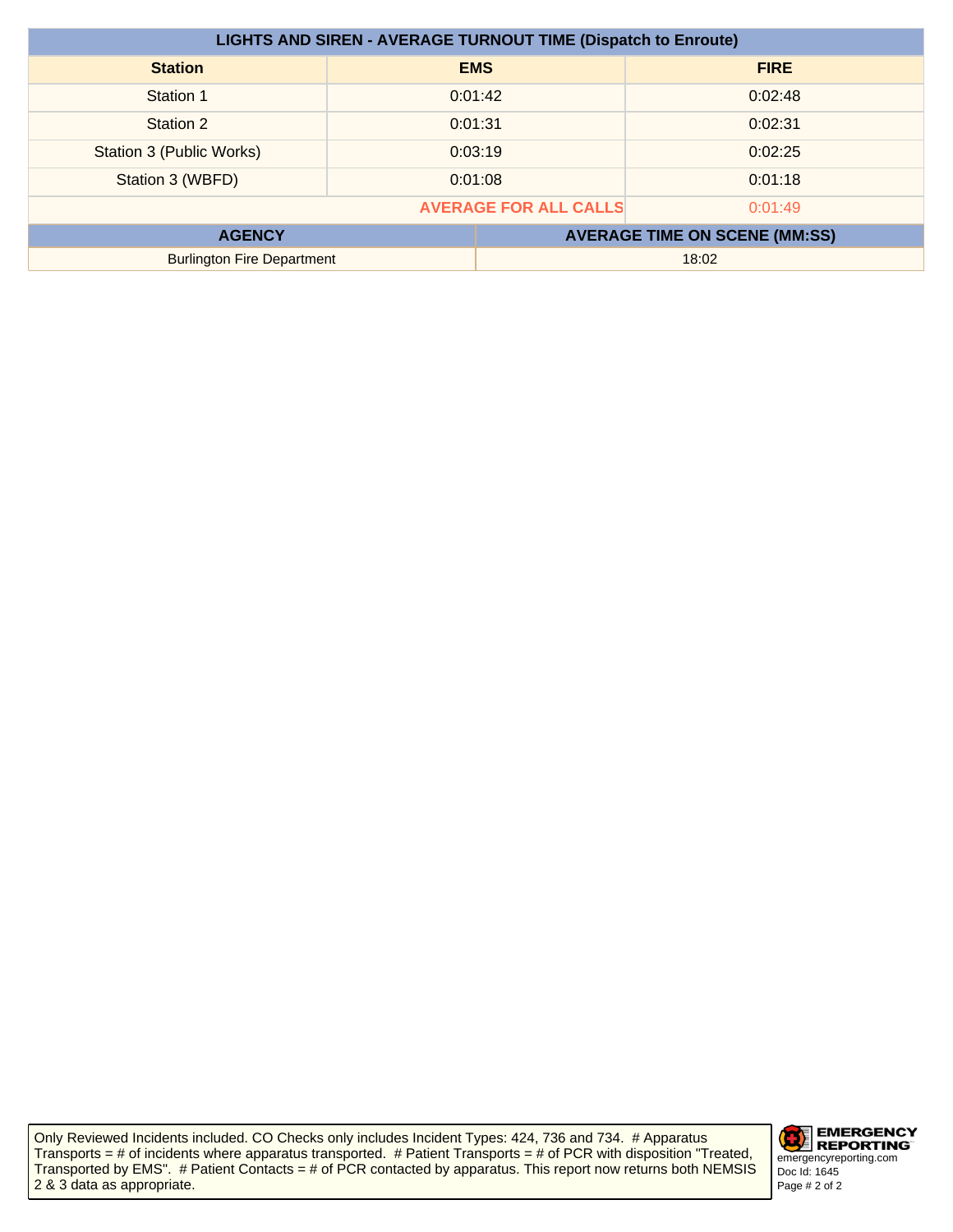Burlington, IA

This report was generated on 12/6/2017 4:25:26 PM



Response Mode: Lights and Sirens | Start Date: 11/01/2017 | End Date: 11/30/2017

| Zone                        | <b>AVERAGE RESPONSE TIME (in minutes)</b> |
|-----------------------------|-------------------------------------------|
| Out of County               | 19.16                                     |
| <b>Benton Township</b>      | 18.55                                     |
| <b>Henderson County</b>     | 17.14                                     |
| <b>Danville Township</b>    | 14.74                                     |
| <b>Union Township</b>       | 13.66                                     |
| City of Danville            | 13.30                                     |
| <b>Flint River Township</b> | 12.70                                     |
| City of Middletown          | 8.36                                      |
| <b>Tama Township</b>        | 6.87                                      |
| City of West Burlington     | 6.09                                      |
| City of Burlington          | 5.44                                      |

Only REVIEWED incidents included.Response Time is Dispatched to Arrived. Includes all apparatus with arival times. Excludes "Cancelled" apparatus.

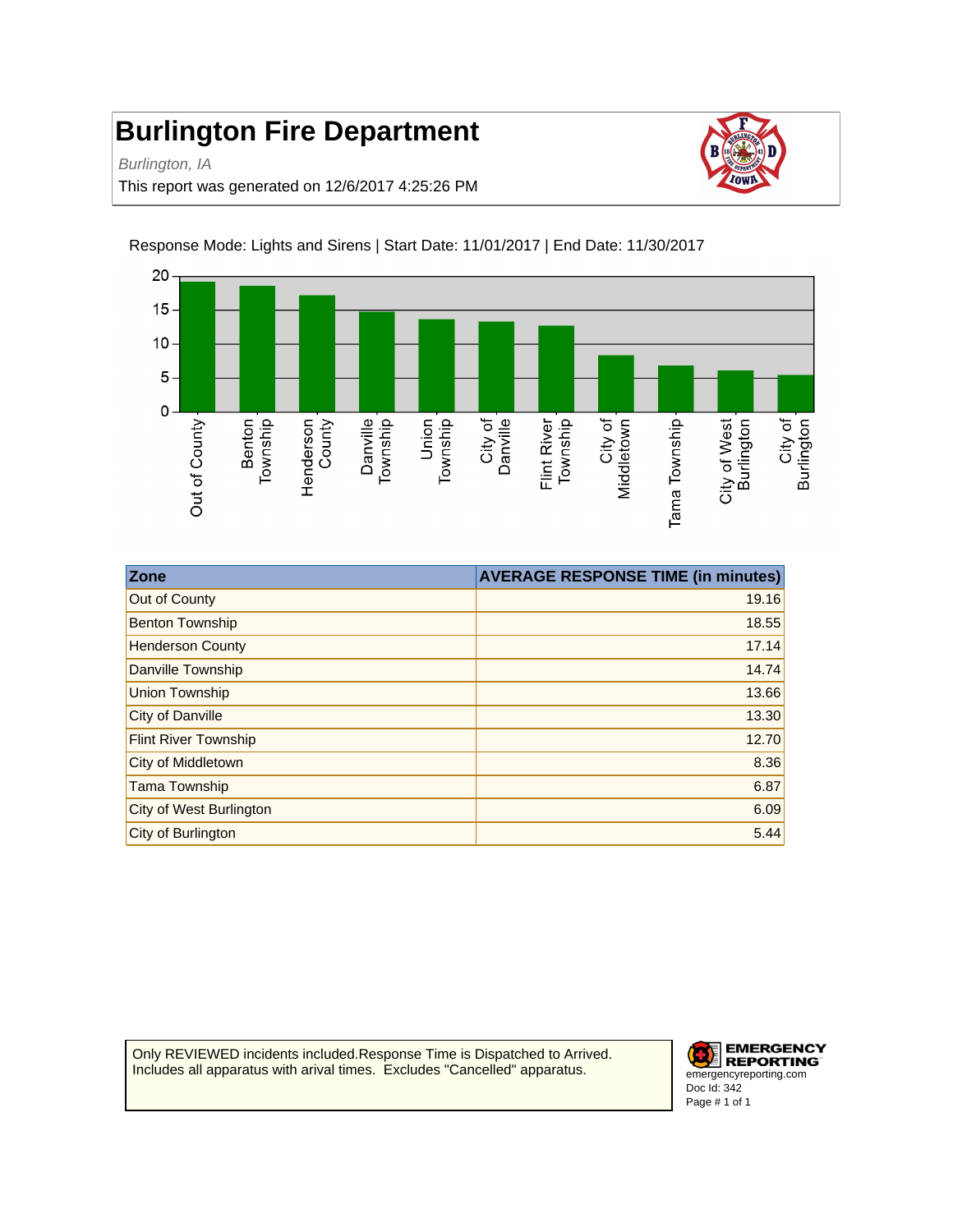Burlington, IA

This report was generated on 12/6/2017 4:30:04 PM



**Breakdown by Major Incident Types for Date Range**

Zone(s): All Zones | Start Date: 11/01/2017 | End Date: 11/30/2017



| <b>MAJOR INCIDENT TYPE</b>                    | # INCIDENTS | % of TOTAL |
|-----------------------------------------------|-------------|------------|
| <b>Fires</b>                                  | 9           | 2.25%      |
| <b>Rescue &amp; Emergency Medical Service</b> | 334         | 83.50%     |
| Hazardous Condition (No Fire)                 | 6           | 1.50%      |
| Service Call                                  | 15          | 3.75%      |
| Good Intent Call                              | 30          | 7.50%      |
| False Alarm & False Call                      | 6           | 1.50%      |
| ΤΟΤΑL                                         | 400         | 100.00%    |

Only REVIEWED incidents included. Summary results for a major incident type are not displayed if the count is zero.

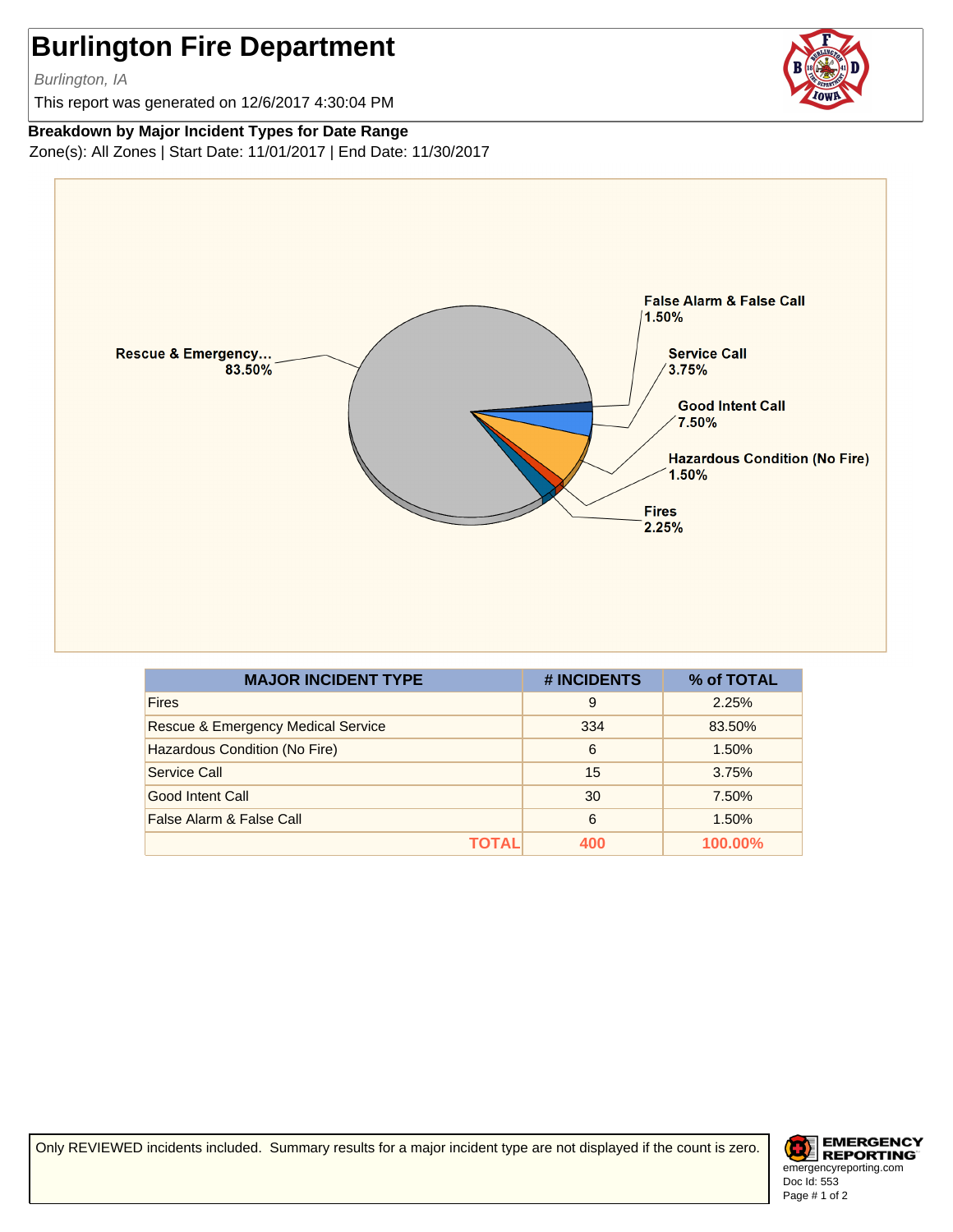| <b>Detailed Breakdown by Incident Type</b>             |                |            |
|--------------------------------------------------------|----------------|------------|
| <b>INCIDENT TYPE</b>                                   | # INCIDENTS    | % of TOTAL |
| 111 - Building fire                                    | 4              | 1.00%      |
| 131 - Passenger vehicle fire                           |                | 0.25%      |
| 142 - Brush or brush-and-grass mixture fire            | $\overline{c}$ | 0.50%      |
| 151 - Outside rubbish, trash or waste fire             | 1              | 0.25%      |
| 171 - Cultivated grain or crop fire                    | 1              | 0.25%      |
| 321 - EMS call, excluding vehicle accident with injury | 321            | 80.25%     |
| 322 - Motor vehicle accident with injuries             | 5              | 1.25%      |
| 324 - Motor vehicle accident with no injuries.         | $\overline{7}$ | 1.75%      |
| 353 - Removal of victim(s) from stalled elevator       | 1              | 0.25%      |
| 411 - Gasoline or other flammable liquid spill         | $\overline{2}$ | 0.50%      |
| 412 - Gas leak (natural gas or LPG)                    |                | 0.25%      |
| 413 - Oil or other combustible liquid spill            |                | 0.25%      |
| 424 - Carbon monoxide incident                         |                | 0.25%      |
| 440 - Electrical wiring/equipment problem, other       |                | 0.25%      |
| 500 - Service Call, other                              |                | 0.25%      |
| 551 - Assist police or other governmental agency       | 1              | 0.25%      |
| 553 - Public service                                   | $\overline{2}$ | 0.50%      |
| 561 - Unauthorized burning                             | 11             | 2.75%      |
| 611 - Dispatched & cancelled en route                  | 11             | 2.75%      |
| 622 - No incident found on arrival at dispatch address | 13             | 3.25%      |
| 631 - Authorized controlled burning                    | 4              | 1.00%      |
| 651 - Smoke scare, odor of smoke                       | 1              | 0.25%      |
| 672 - Biological hazard investigation, none found      | 1              | 0.25%      |
| 700 - False alarm or false call, other                 | $\overline{2}$ | 0.50%      |
| 733 - Smoke detector activation due to malfunction     |                | 0.25%      |
| 736 - CO detector activation due to malfunction        |                | 0.25%      |
| 740 - Unintentional transmission of alarm, other       | 1              | 0.25%      |
| 746 - Carbon monoxide detector activation, no CO       |                | 0.25%      |
| <b>TOTAL INCIDENTS:</b>                                | 400            | 100.00%    |

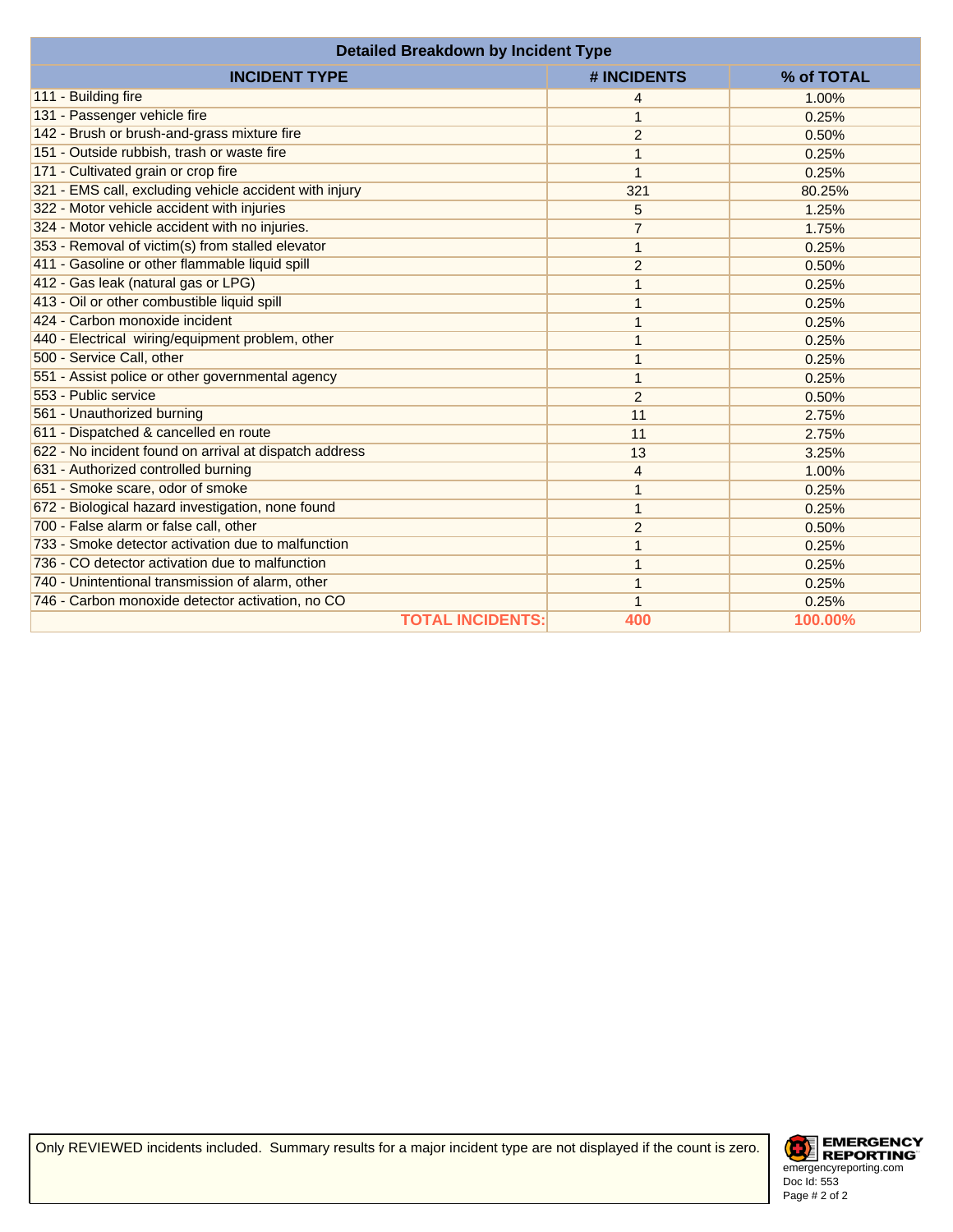Burlington, IA

This report was generated on 12/6/2017 4:31:22 PM

### **Count of Incidents by Incident Type per Zone**

Incident Status: Reviewed | Start Date: 11/01/2017 | End Date: 11/30/2017



Report shows count of incidents for Status selected.



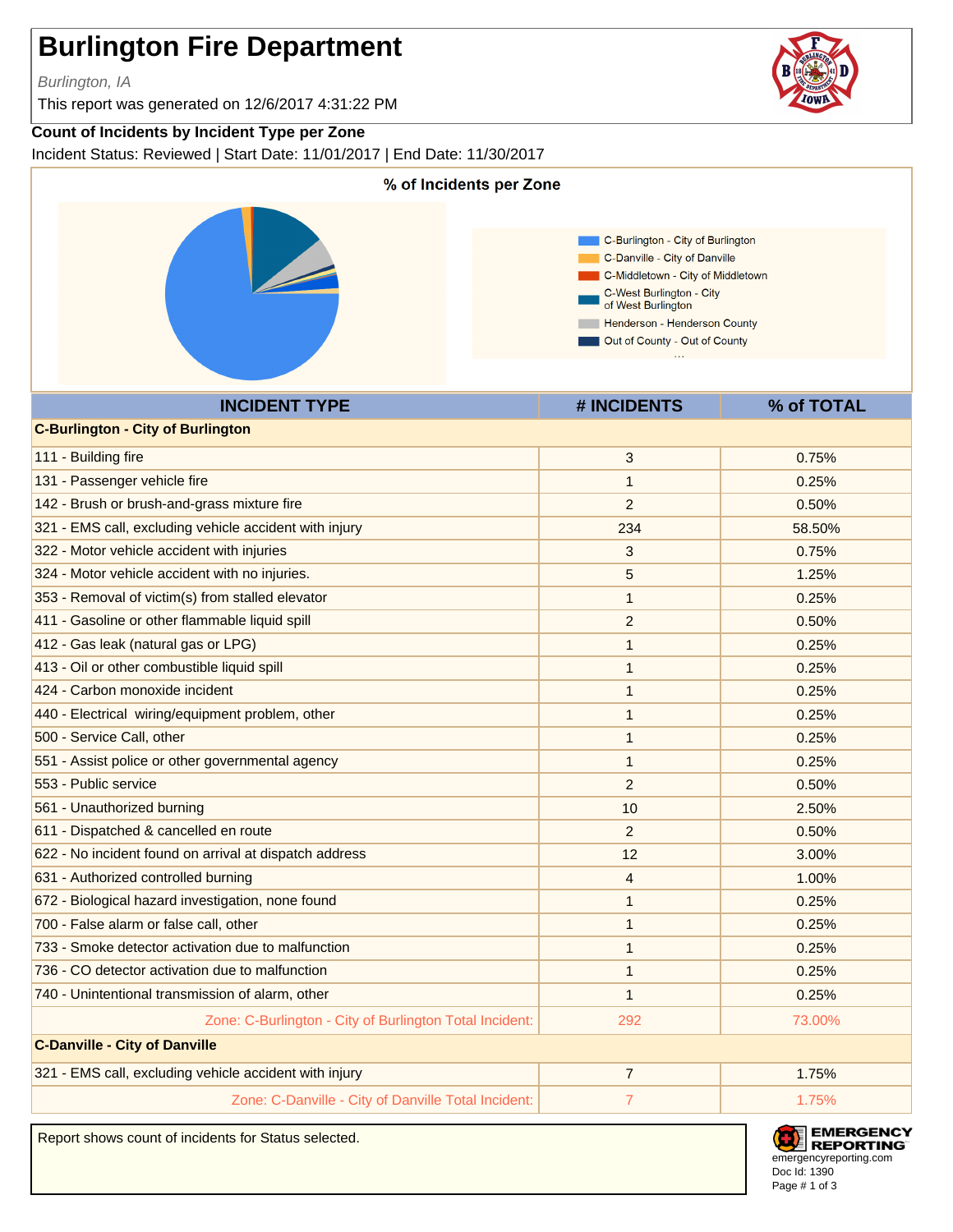| <b>INCIDENT TYPE</b>                                              | # INCIDENTS    | % of TOTAL |
|-------------------------------------------------------------------|----------------|------------|
| <b>C-Middletown - City of Middletown</b>                          |                |            |
| 321 - EMS call, excluding vehicle accident with injury            | $\overline{2}$ | 0.50%      |
| Zone: C-Middletown - City of Middletown Total Incident:           | 2              | 0.50%      |
| <b>C-West Burlington - City of West Burlington</b>                |                |            |
| 111 - Building fire                                               | $\mathbf{1}$   | 0.25%      |
| 151 - Outside rubbish, trash or waste fire                        | $\mathbf{1}$   | 0.25%      |
| 321 - EMS call, excluding vehicle accident with injury            | 47             | 11.75%     |
| 322 - Motor vehicle accident with injuries                        | $\mathbf{1}$   | 0.25%      |
| 324 - Motor vehicle accident with no injuries.                    | $\mathbf{1}$   | 0.25%      |
| 611 - Dispatched & cancelled en route                             | 5              | 1.25%      |
| Zone: C-West Burlington - City of West Burlington Total Incident: | 56             | 14.00%     |
| <b>Henderson - Henderson County</b>                               |                |            |
| 321 - EMS call, excluding vehicle accident with injury            | 16             | 4.00%      |
| 611 - Dispatched & cancelled en route                             | 3              | 0.75%      |
| 622 - No incident found on arrival at dispatch address            | $\mathbf{1}$   | 0.25%      |
| 700 - False alarm or false call, other                            | $\mathbf{1}$   | 0.25%      |
| Zone: Henderson - Henderson County Total Incident:                | 21             | 5.25%      |
| <b>Out of County - Out of County</b>                              |                |            |
| 321 - EMS call, excluding vehicle accident with injury            | 3              | 0.75%      |
| Zone: Out of County - Out of County Total Incident:               | 3              | 0.75%      |
| <b>T-Ben Township - Benton Township</b>                           |                |            |
| 651 - Smoke scare, odor of smoke                                  | $\mathbf{1}$   | 0.25%      |
| Zone: T-Ben Township - Benton Township Total Incident:            | 1              | 0.25%      |
| T-Dan Township - Danville Township                                |                |            |
| 321 - EMS call, excluding vehicle accident with injury            | $\overline{2}$ | 0.50%      |
| 611 - Dispatched & cancelled en route                             | $\mathbf{1}$   | 0.25%      |
| Zone: T-Dan Township - Danville Township Total Incident:          | 3              | 0.75%      |
| <b>T-Fit Riv Township - Flint River Township</b>                  |                |            |
| 171 - Cultivated grain or crop fire                               | $\mathbf{1}$   | 0.25%      |
| 321 - EMS call, excluding vehicle accident with injury            | $\overline{7}$ | 1.75%      |
| 322 - Motor vehicle accident with injuries                        | $\mathbf{1}$   | 0.25%      |
| 746 - Carbon monoxide detector activation, no CO                  | $\mathbf{1}$   | 0.25%      |
| Zone: T-Flt Riv Township - Flint River Township Total Incident:   | 10             | 2.50%      |
| T-Tama Township - Tama Township                                   |                |            |
| 321 - EMS call, excluding vehicle accident with injury            | $\mathbf{1}$   | 0.25%      |
| Zone: T-Tama Township - Tama Township Total Incident              | 1              | 0.25%      |
| <b>T-Union Township - Union Township</b>                          |                |            |
| 321 - EMS call, excluding vehicle accident with injury            | $\overline{c}$ | 0.50%      |
| 324 - Motor vehicle accident with no injuries.                    | $\mathbf{1}$   | 0.25%      |
| 561 - Unauthorized burning                                        | 1              | 0.25%      |
| Zone: T-Union Township - Union Township Total Incident:           | 4              | 1.00%      |
| <b>TOTAL INCIDENTS FOR AII ZONES:</b>                             | 400            | 100%       |

Report shows count of incidents for Status selected.

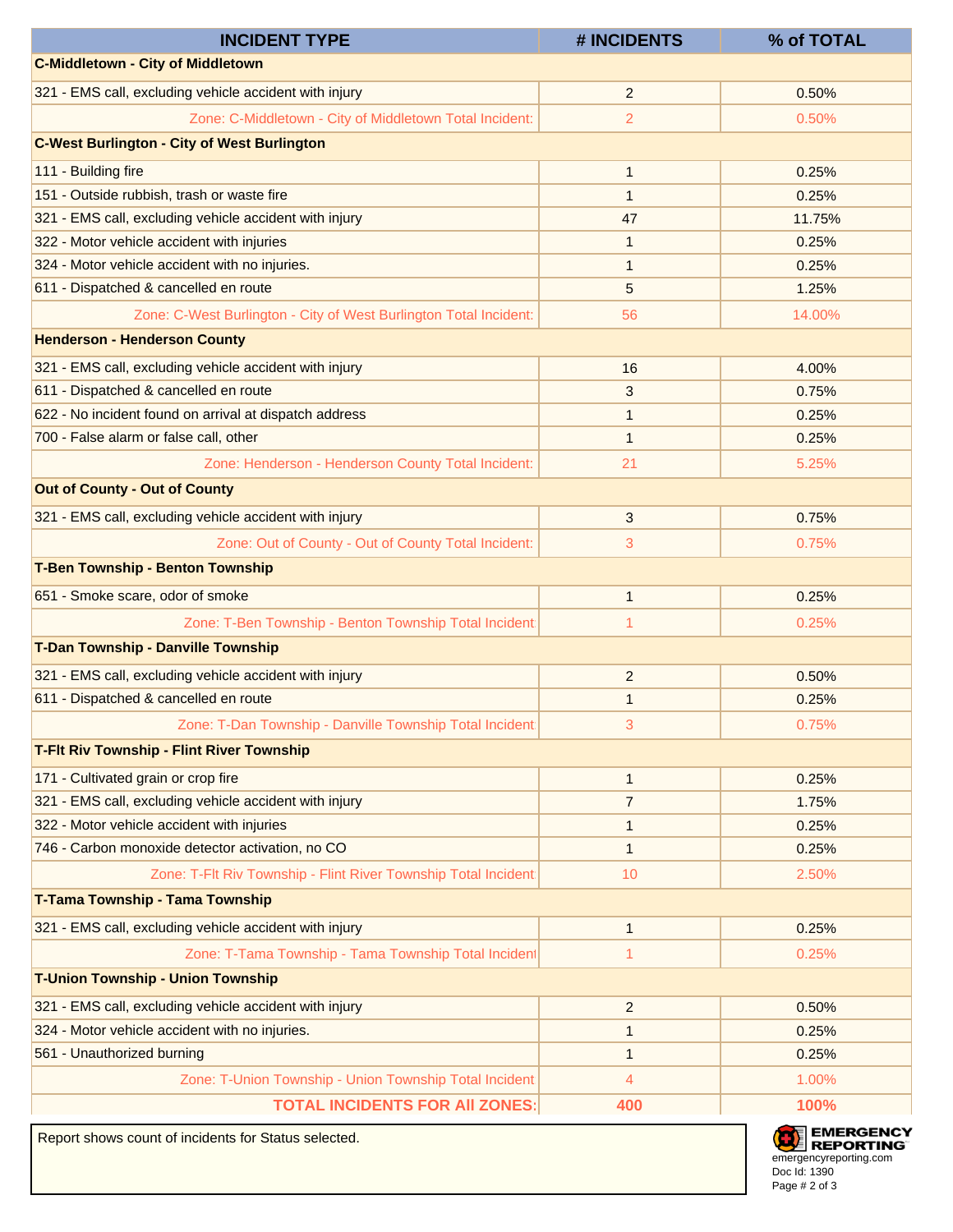

Report shows count of incidents for Status selected.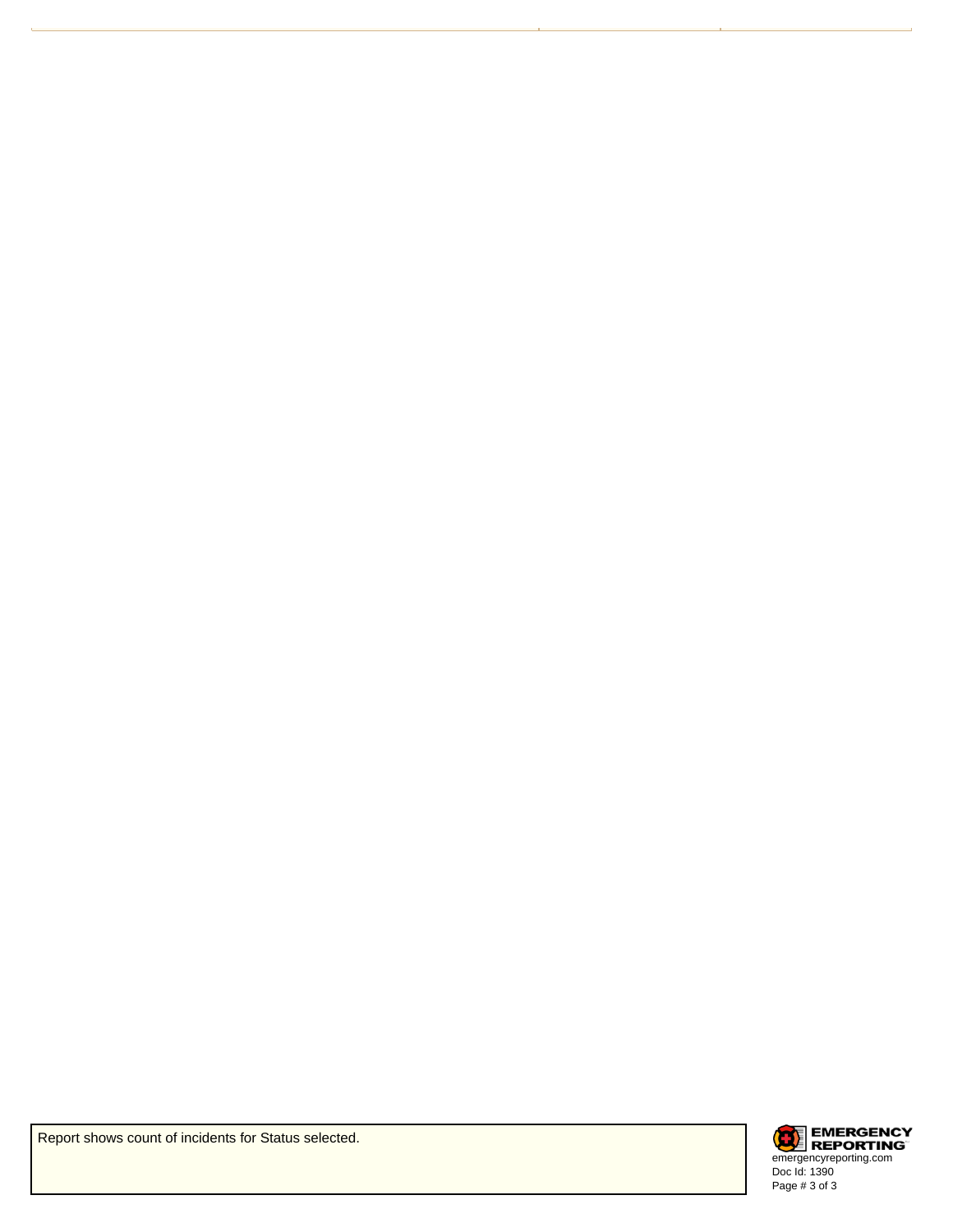#### **Matt Trexel**

i,

| From:    | LIFENET Notifications Service <web@lifenetsystems.com></web@lifenetsystems.com>  |
|----------|----------------------------------------------------------------------------------|
| Sent:    | Friday, December 01, 2017 2:50 AM                                                |
| To:      | Matt Trexel                                                                      |
| Subject: | LIFENET System: Transmission Summary Report is available (11/1/2017 - 12/1/2017) |

**CONTRO** 

## **LIFENET**<sup>\*</sup>System



### **13 Month Transmission History:**